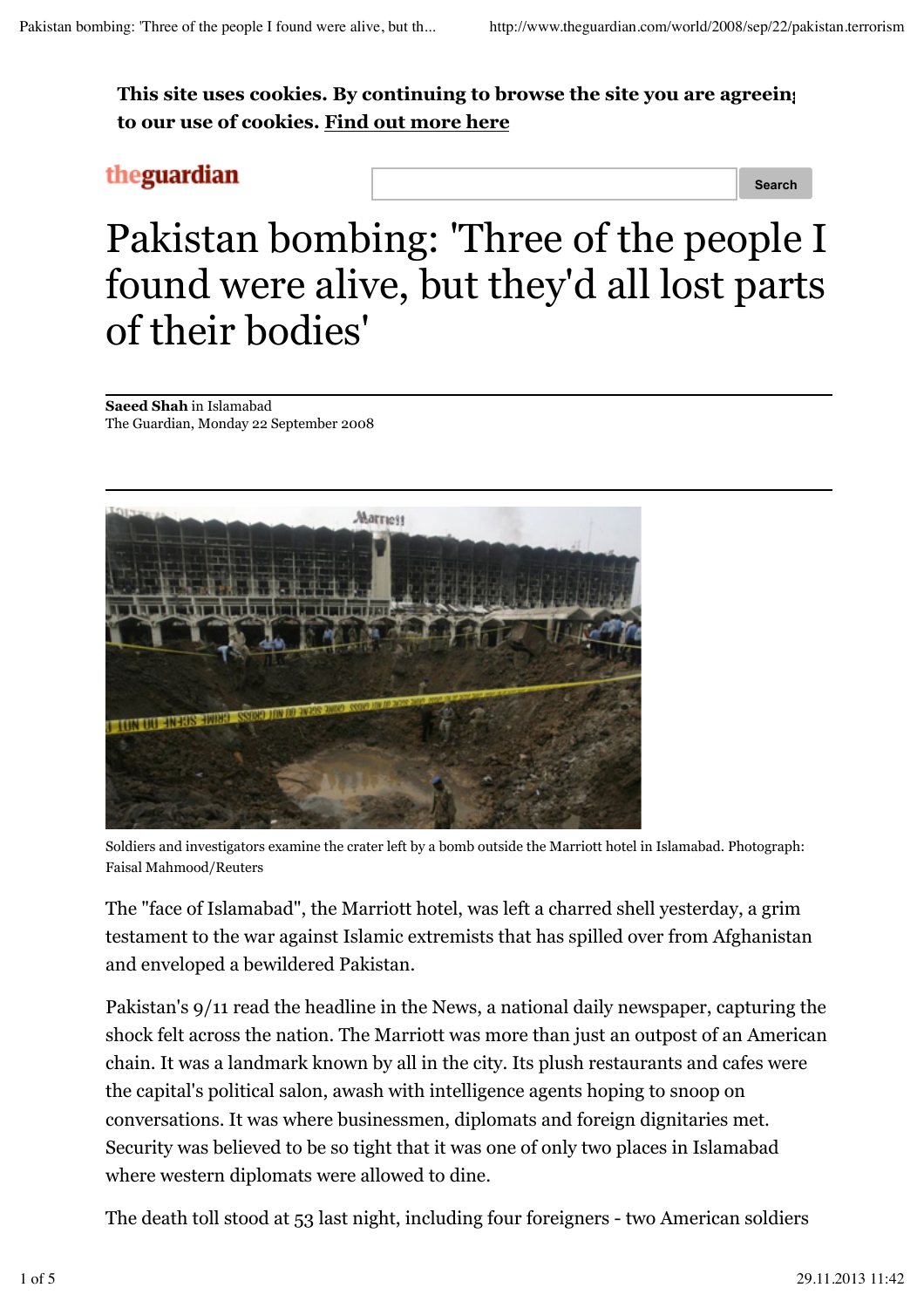who worked at the American embassy, the newly arrived Czech ambassador and his Vietnamese girlfriend. Among the 266 injured were five Britons, two of whom were still in hospital and had been hurt by flying glass at a bakery about half a mile away. Their condition was not critical. Three of the Britons worked at the high commission.

The bombing, on Saturday evening, was the biggest such blast ever in Pakistan. The device was carried on a truck packed with 600kg of RDX and TNT explosives.

All of the 290 rooms seemed to have been gutted by the fire - yesterday only a concrete skeleton with a distinctive zig-zag spine remained. At least eight bodies were removed from the upper floors. The temperature had reached 400C, investigators said, which made the hotel's sprinkler system and the fire service useless. The bombers had packed aluminium powder around the explosives to accelerate the fire.

The truck bomb left a crater 59ft across and 24ft deep, cutting off the hotel entrance and hampering the rescue effort. The hotel lobby was a mess of glass and bricks. Exotic fish lay dead on the bottom of a huge aquarium whose glass front had been blasted away.

Rescuers had been at work for 24 hours. One, Abdul Shakoor, said he started picking up the dead and injured from the road outside on Saturday, and by yesterday he was removing bodies found inside the hotel rooms.

"Three of those that I put in ambulances [on Saturday night] were still alive, they all lost parts of their legs from different places," said Shakoor.

CCTV footage released yesterday showed pandemonium at the hotel gates after a dumper truck rammed into the retractable metal barrier there. It also showed several vital minutes that could have been used to evacuate the hotel were wasted as security guards advanced and retreated from the vehicle, confused. There was a small blast inside the truck and it caught fire as the bomber within apparently detonated his suicide vest. A security guard could be seen spraying a fire extinguisher pointlessly against a growing fire ball. Finally, the fire caused the explosive payload to go off, but the video footage stops just before the blast.

Had the truck made it past the gates, the carnage would have been multiplied many times over.

Denying a major lapse of security, Rehman Malik, the interior ministry chief, rejected foreign offers of help with the investigation.

"We do get information about threats, all the time, but they are sketchy," he said. "Our agencies are fully competent and they will prove that."

Malik said that past terrorists acts had come from Pakistan's lawless border area with Afghanistan, known as the Federally Administered Tribal Area (Fata), and that would be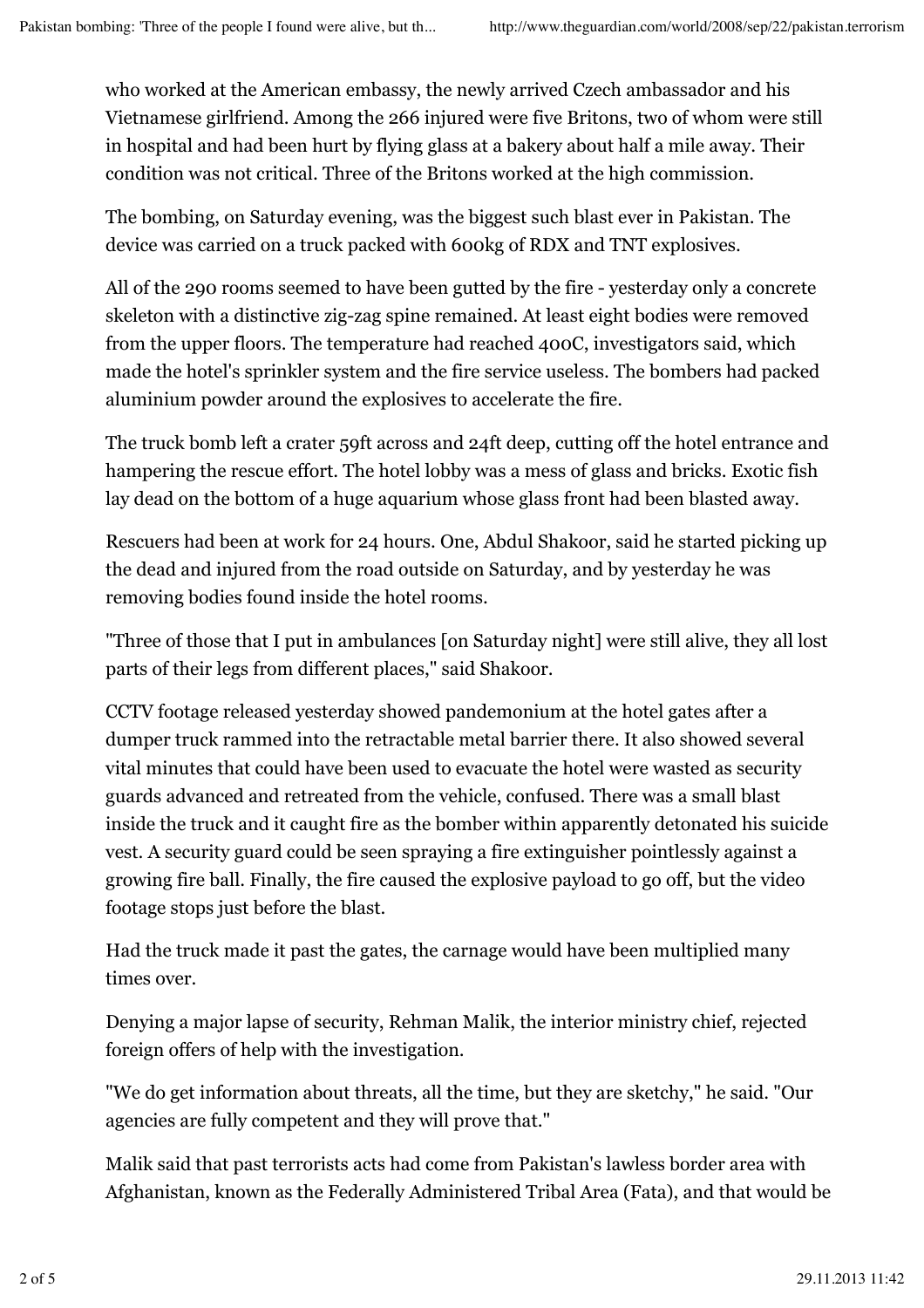the focus of the investigation.

"In previous attacks, all roads led to Fata," he said. "We have two options: either we fight against the Taliban or we hand the country over to them."

Sadruddin Hashwani, the millionaire holder of the Marriott franchise in Pakistan, vowed to rebuild the hotel in four months, a target that seemed ambitious. He also complained that the police and security should have pounced on the truck before it got to the hotel.

"The footprints seem to be Taliban and al-Qaida," said Talat Masood, a retired general turned security analyst. "The militants are saying that we are so powerful we can attack anywhere at any time, and we will continue to so unless you halt your military operations."

The Pakistan army is fighting home-grown extremists in the tribal areas and Swat, a valley in the north-west.



#### Sign up for the Guardian Today

Our editors' picks for the day's top news and commentary delivered to your inbox each morning.

**Sign up for the daily email**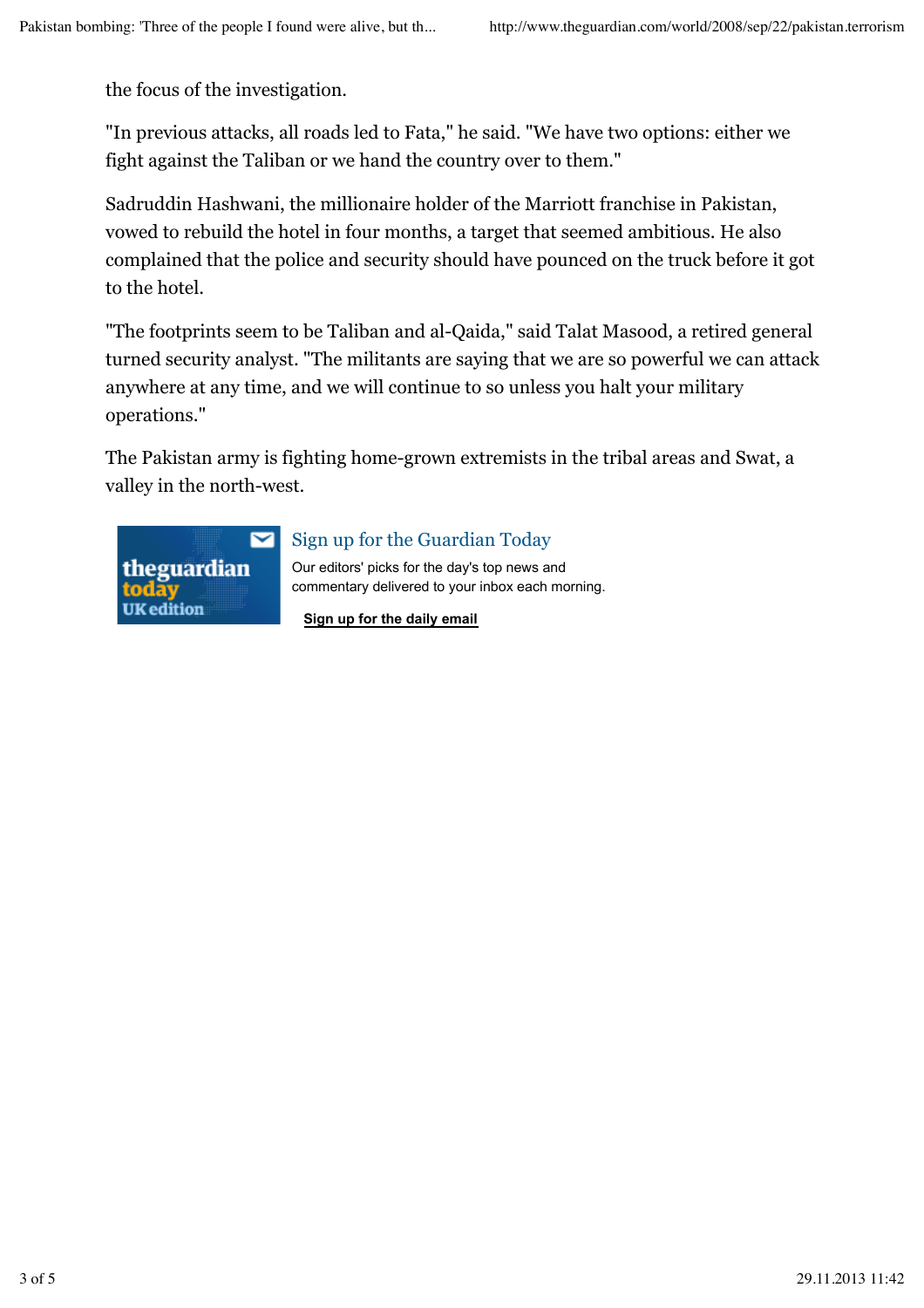### **More from the Guardian**



Yale University professor dies in jail a day after arrest defence of the ABC and 27 Nov 2013



Stop attacking Aunty: in Guardian Australia 28 Nov 2013



Gay women need more celesbians 25 Nov 2013



What's this?

What's this?

Canada let NSA spy on G20 summit, says report 28 Nov 2013

#### **More from around the web**



10 Tools for Maximizing Personal Efficiency (Frank Addante)



A Growing Chill Between South Korea and Japan Creates Problems for the U.S. (International New York Times)



world's busiest airport (CNN)



Time-killing strategies at the Agriculture and Military Join Forces in North Carolina's Eastern Region (Business Climate)

# **Ads by Google**

British Expat in Germany? Avoid Losing 55% of Your UK Pension Download a Free Expat Pension Guide www.forthcapital.com/QROPS UK Expat in Germany? Grow Your Wealth. 24,000+ Expats Have Downloaded Our Free Guide. expatmoneymanager.com/Free-Report Jobs in Germany